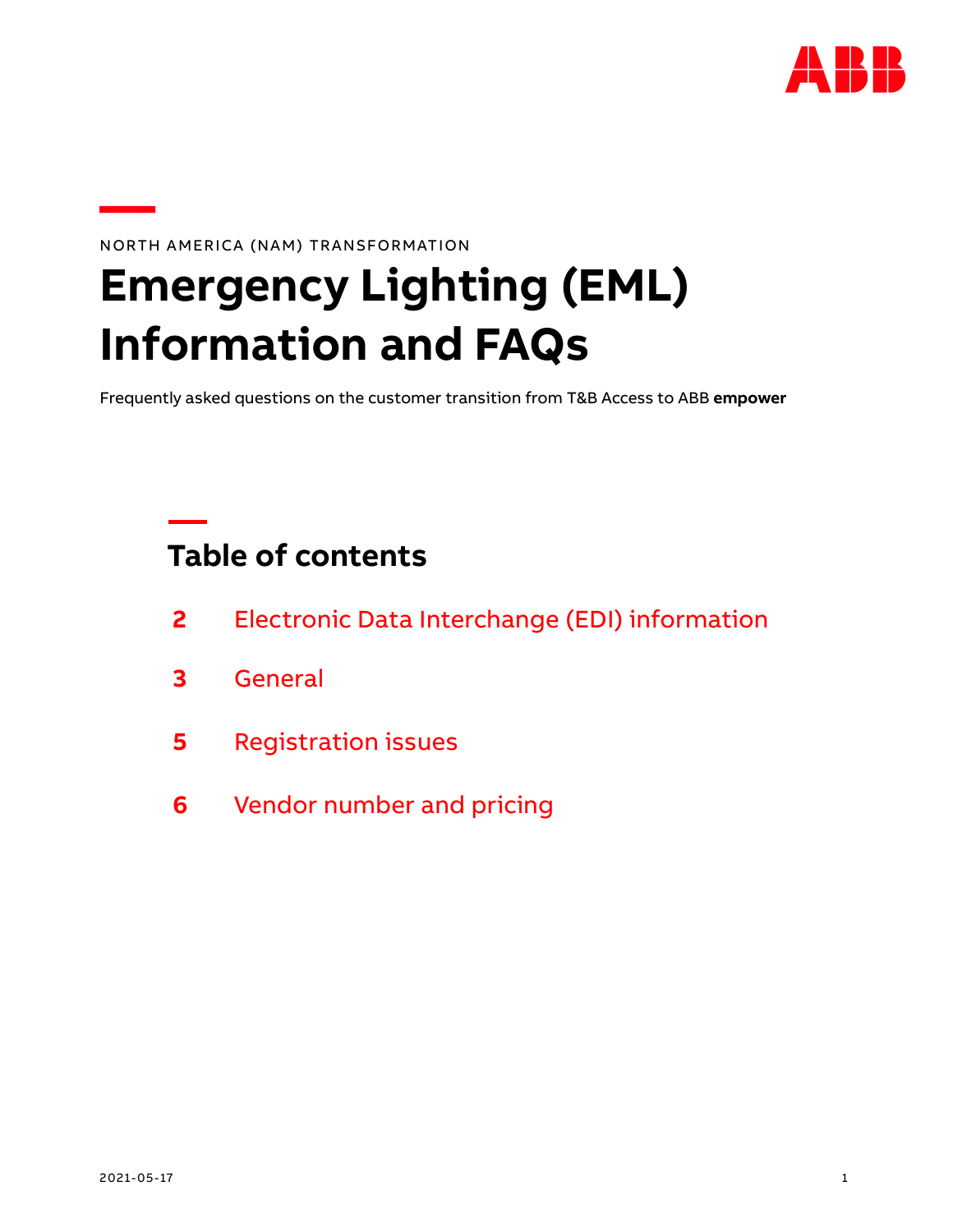

# <span id="page-1-0"></span>**Electronic Data Interchange (EDI) information**

#### **1. What changes should I expect concerning EDI?**

ABB Installation Products Inc. is in the process of migrating to a new platform for EDI messages. You might see changes depending on the services you use.

- **All customers will need to create ABB as a new EDI trading partner and vendor.**
- The newly created trading partner and vendor will use the same EDI transaction mapping as the existing trading partner for ABB Installation Products Inc.
- If you are a Direct Connect Customer using AS2 or S/FTP communications protocols, you will need to set up a new network connection to align with our new system. Our team will work with you to make the change.
- If you are a Non-Direct Connect Customer using a value-added network and have standard configuration, you should experience no change beyond adding ABB as a new EDI trading partner and vendor. We will be reaching out to schedule testing and help ensure there are no issues.
- If you are a Non-Direct Connect Customer using a value-added network with partnerspecific transaction mappings, more information will be shared with you as our team works through this.

#### **2. How will I be notified?**

You will be contacted by your EDI rep or team via email. If you need more information, please visit our [webpage,](https://new.abb.com/us/north-america-transformation) where we will be posting updates.

#### **3. Who should I contact for specific questions?**

Answers to commonly asked questions are available in this FAQ. Should you need further assistance for a specific technical query, please reach out to our team via email at [eledi-info@us.abb.com](mailto:eledi-info@us.abb.com) or visit us at our [webpage.](https://new.abb.com/us/north-america-transformation)

#### **4. What is the timeline for communications regarding this migration?**

The communications will go out in waves, beginning with Emergency Lighting (EML) customers, followed by other Direct Connect Customers and Non-Direct Connect Customers. The first email communications were sent to EML customers in mid-December.

#### **5. What does this mean for the non-Electrification (EL) portion of my purchases?**

There are no changes for how you purchase outside of the EL Product Lines (PL). As a reminder:

- EML products will be the first to transition in the coming months of 2021; and
- All other PLs will follow EML in the transition process.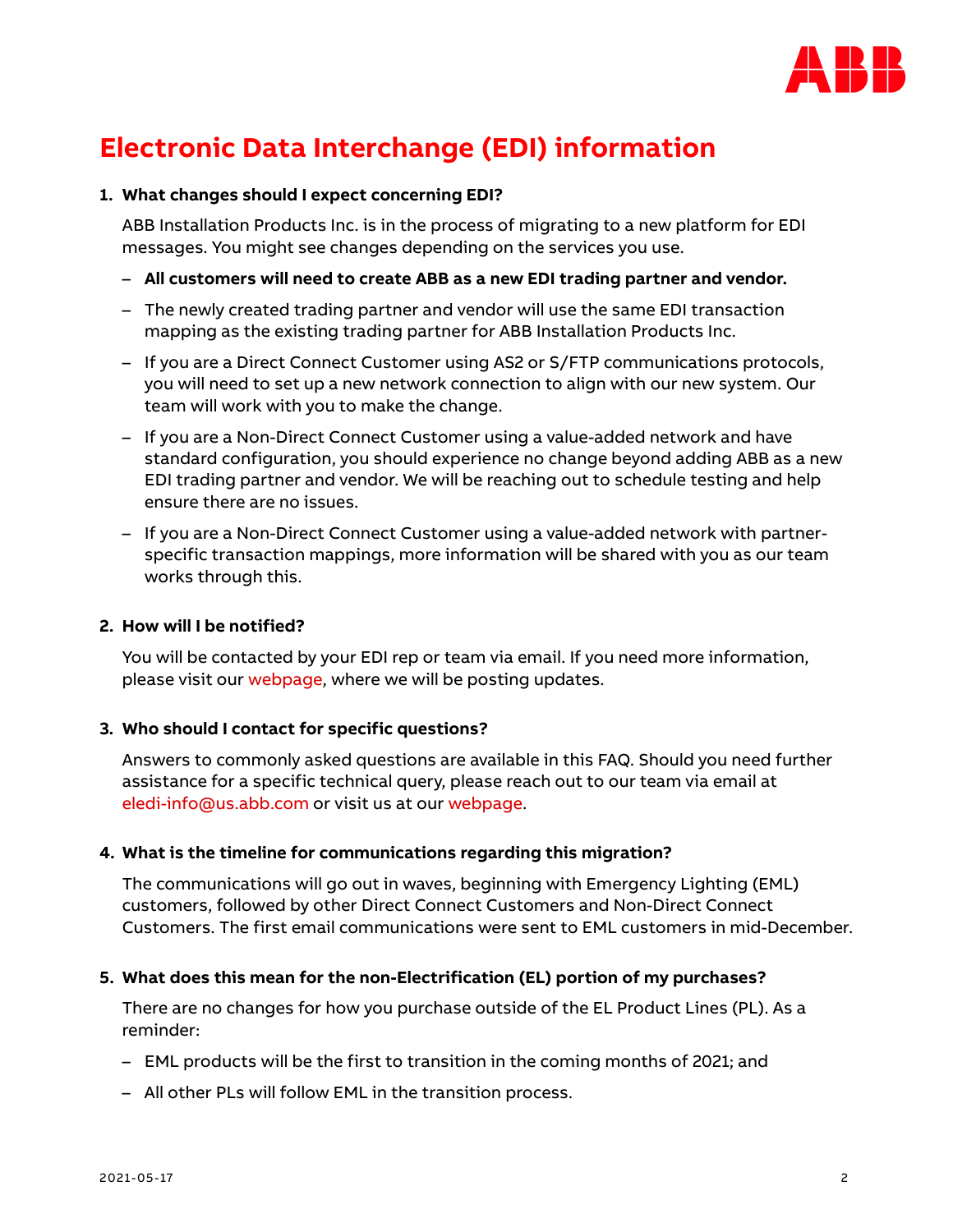#### **6. What support will ABB provide to help me make programming changes?**

If you are a Direct Connect customer or, in select cases, a Non-Direct Connect customer, one of our team members will walk you through the necessary changes and work with you on testing your systems. This process has begun and will continue over the next several months as we complete our transition. If you are a Non-Direct Connect customer and have not been contacted by our team for testing, you can always request assistance.

#### **7. Will I continue to receive order acknowledgements via EDI?**

If you had EDI set up before the transition, you will continue to receive order acknowledgements via EDI. New customers who wish to receive order acknowledgements via EDI will need to be set up to do so.

#### **8. Who can I reach out to for general (non-EDI/technical) issues?**

For general issues, please contact Customer Service or your Inside Sales Representative. For a technical or EDI issue, you will be referred to our EDI team for resolution.

### <span id="page-2-0"></span>**General**

#### **9. Why is ABB making this change?**

ABB Installation Products Inc. is transforming our current Enterprise Resource Planning (ERP) system from a legacy mainframe system that was implemented over two decades ago to a proven version of SAP, a fully integrated and leading cloud ERP that will allow us to optimize processes, efficiency, and data protection, resulting in a better customer experience. This transformation will include a transition from our current customer portal (T&B Access) to ABB's **empower** platform, and along with SAP, will provide a common interface to do business across all divisions of ABB Electrification in North America.

This transition will be done in phases to allow our customers and ABB to prepare and execute the transition smoothly. Emergency Lighting will be the first product line to make this move in the coming months, followed by the remaining products. This transformation will not impact our warehouse management and manufacturing systems.

#### **10. What will I use empower for?**

You will use **empower** for entering and following up on orders, configuring products, checking price and availability, submitting returns, opening warranty claims, and tracking order status. Our team will be in touch with you regularly over the next several months with necessary updates. If you need specific assistance getting accustomed to the new platform and processes, we can schedule an appointment for you with an ABB customer service rep. For more information, please consult this [contact list.](https://search.abb.com/library/Download.aspx?DocumentID=9AKK107991A6913&LanguageCode=en&DocumentPartId=&Action=Launch)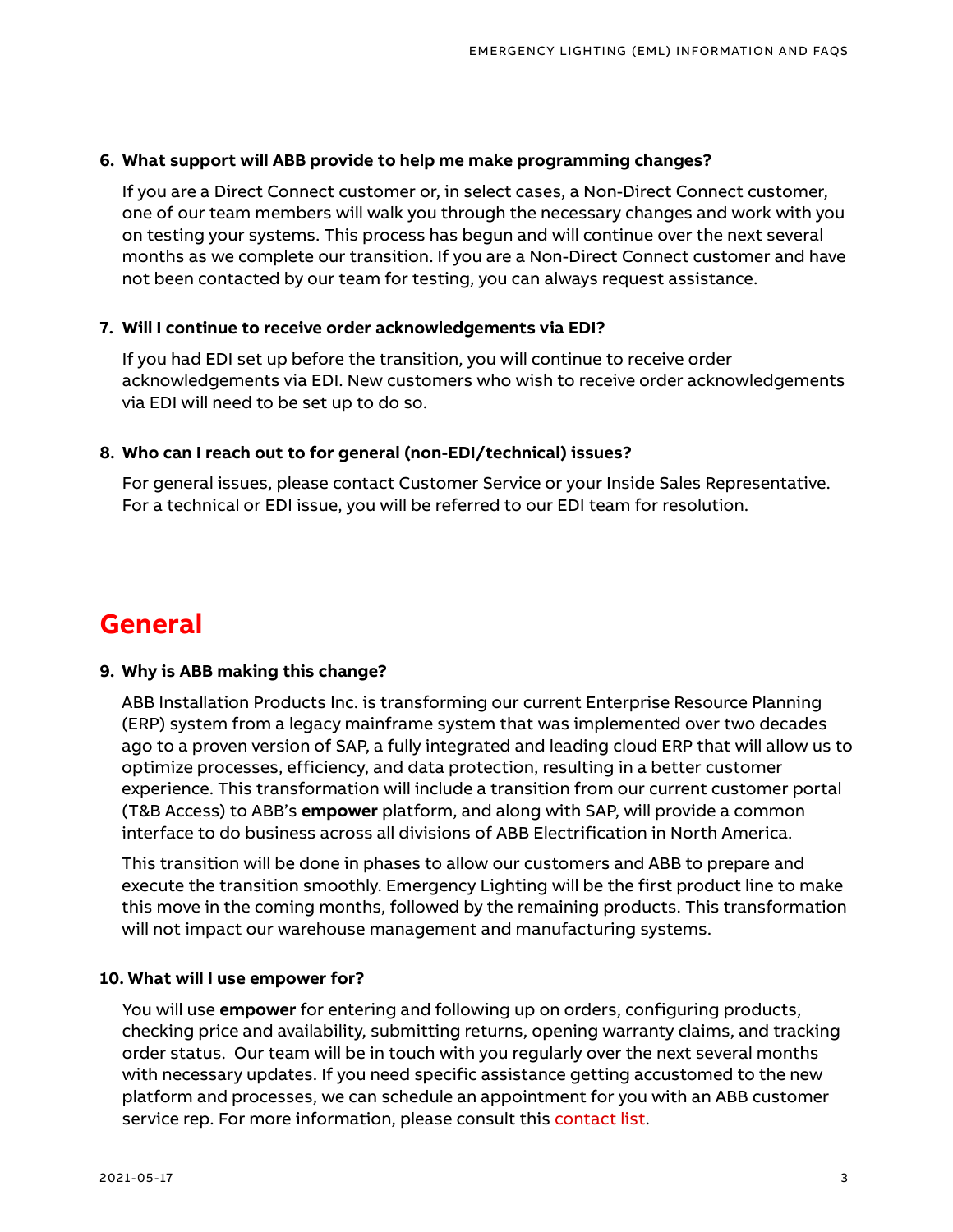#### **11. How will my new return requests be handled during this transition, and what will happen to my open requests in T&B Access?**

To ensure a smooth transition, we are implementing a 30-day cut-off prior to the EML golive, during which time no new RMA requests can be entered in T&B Access. Your new requests will be entered by our Emergency Lighting Customer Service Team when the transition is complete. We strongly encourage you to return the products associated with any returns currently open in T&B Access as soon as possible.

#### **12. How will I order via ABB empower?**

On this [webpage,](https://new.abb.com/us/north-america-transformation) you can consult our Transition Guide, which details the upcoming changes and steps you need to implement to order from **empower** (for instance, register in **empower** and get a new account number). You can also consult the reference and training documents on the [webpage](https://new.abb.com/us/north-america-transformation) whenever you need to.

#### **13. When is the effective date of migration?**

EML products will be the first to transition on July 5, 2021. The remaining products within Canada, United States and Puerto Rico will follow.

#### **14. How will I benefit from this change?**

This change will improve your experience in several ways. The key benefits are as follows:

- Fast price approvals, quotes, customer service response rates and case closures;
- Consolidated view of order details, offering one place to view order details and updates;
- Better visibility and access to a larger suite of ABB products; and
- Retention of real-time product information from **empower** on pricing and inventory.

#### **15. Do customers who order through sales agents, need to shift their ordering from the agent to empower?**

No, customers should continue working directly through their sales agents.

#### **16. Do I need to set up a second vendor if I sell only EML products?**

No, setting up a second vendor is not required if you sell only EML products.

#### **17. What happens if I send mixed orders (Installation Products and Emergency Lighting) on the same PO after July 5?**

After July 5, we are unable to process mixed product orders. If you submit an order with both Emergency Lighting (EML) and Installation Products (IP), the IP products will go to a special code of "UNKNOWN" and the Customer Service Representative (CSR) will have to cancel those sales order lines. Following this, the CSR will have to contact the customer's buyer to have the buyer cancel the same lines and re-issue a new PO for those canceled lines. It is therefore important not to mix orders.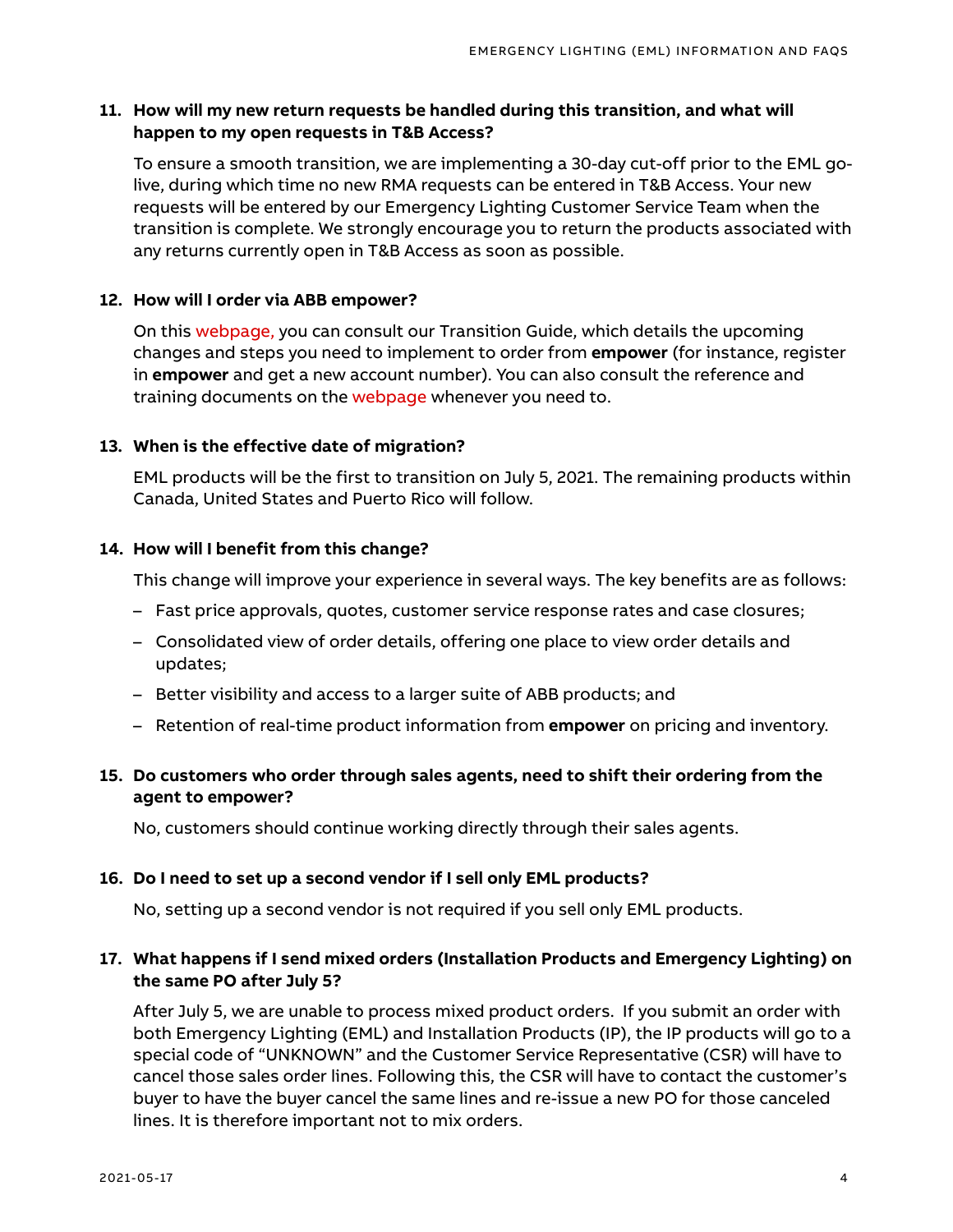#### **18. Will my orders continue to be shipped from the same location?**

Yes, your orders will continue to be shipped from the same location.

#### **19. Can a product be ordered or looked up by either the material number (ISD number) or the part number (Alternate Material number)?**

Yes, **empower** allows to search by the primary and Alternate (TOPS) Material number.

#### **20. When will I be able to attend empower training?**

Training dates for internal sales, sales agents and EML customers (distributors) are scheduled for June. Invitations to these sessions will be sent to you closer to the dates so that you can register for an appropriate session.

#### **21. Should I attend the empower training session even if I don't intend to submit orders through empower?**

Yes, you should attend the training session as it will increase your comfort level with the new platform and will provide an opportunity for you to ask questions.

#### **22. Will ABB share information on the progression and/or timeline of this transformation?**

We will continue to update you on a regular basis. You can also reach out to your ABB salesperson or our Customer Service Support team for more information.

#### **23. Who can I reach out to for general issues?**

For general issues, please contact Customer Service or your Inside Sales Representative.

For any inquiries, please consult the up-to-date contact lists online for Emergency Lighting Customer Service [here](https://search.abb.com/library/Download.aspx?DocumentID=9AKK107991A6913&LanguageCode=en&DocumentPartId=&Action=Launch) and Installation Products Customer Service [here.](https://search.abb.com/library/Download.aspx?DocumentID=9AKK107991A6912&LanguageCode=en&DocumentPartId=&Action=Launch)

# <span id="page-4-0"></span>**Registration issues**

#### **24. I've registered for empower, but why can't I access it?**

You will not be able to access **empower** until our go-live date of July 5.

#### **25. My empower access works, but I am not getting the results that I expect. Why?**

There is training material available online. Once you receive your ABB **empower**  credentials, you may access a complete ABB **empower** learning program [here.](https://empower.lessonly.com./) For any inquiries, please consult the up-to-date contact lists online for Emergency Lighting Customer Service [here](https://search.abb.com/library/Download.aspx?DocumentID=9AKK107991A6913&LanguageCode=en&DocumentPartId=&Action=Launch) and Installation Products Customer Service [here.](https://search.abb.com/library/Download.aspx?DocumentID=9AKK107991A6912&LanguageCode=en&DocumentPartId=&Action=Launch)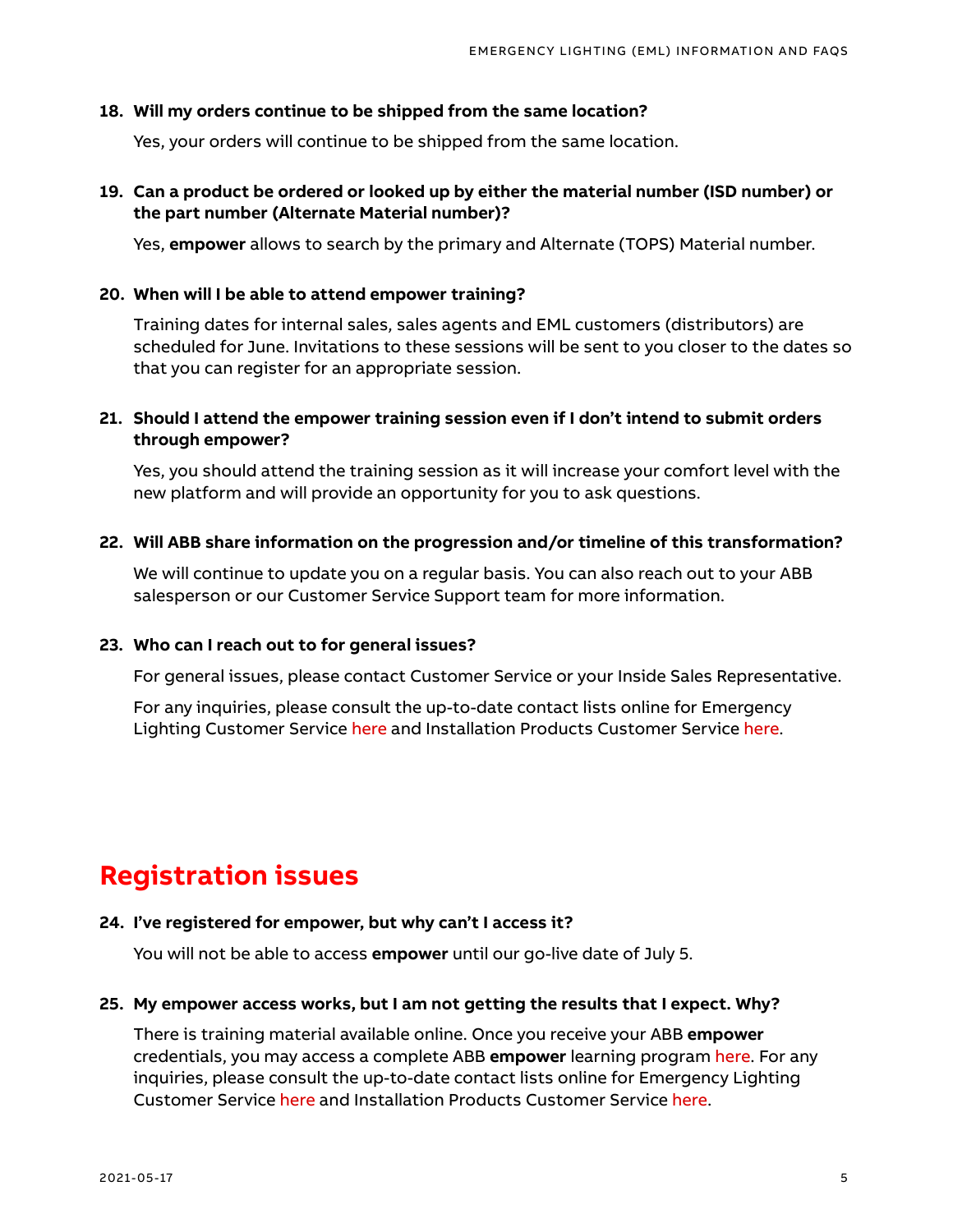#### **26. How do I request more accounts after registering for empower?**

Once at least one account is assigned to your **empower** profile, you may request additional accounts from the Account Management page using the Request Account button. Once requested, your account request will be routed to Sales for approval, which may take several days. When your account is accessible, you will receive a notification email.

#### **27. How will I know who at our company is set up to receive emails from ABB?**

Your CSR can check your account and tell you who is the contact for any communications coming from ABB. If you have any additions, please forward them to your account manager or CSR.

### <span id="page-5-0"></span>**Vendor numbers and pricing**

#### **28. When will I receive my empower customer number?**

You will receive your customer number within 45 days of go-live. We will email your key code (for Canadian customers: this key code will be included with your pricing key code), which you can use to access your customer number cross-reference file.

#### **29. Do I need to set up a new vendor number if I am not an EDI customer?**

If you are not using EDI, a new vendor number is not needed. Customer Service will receive and enter your orders into our SAP system so the change should be seamless for you.

#### **30. Do I need to create a new vendor number for ABB even if I already have two – one for Emergency Lighting (EML) and one for Installation Products (IP)?**

No. A new vendor number is only needed to separate the IP and EML products from the same vendor number during the EML migration period. If these are already separate, then a new vendor number is not necessary.

#### **31. If I have one vendor number for both Emergency Lighting (EML) and Installation Products (IP), can I continue using that number without creating a new one?**

No, you will need to create a new vendor number during the EML migration period. When Installation Products is migrated to **empower**, you can either move all IP products over to the new vendor number, or you can move EML products back to the original IP vendor number you were using.

#### **32. After creating a new vendor number for EML, can I go back to using the IP vendor number?**

Yes, you can go back to using the original vendor number after go-live.